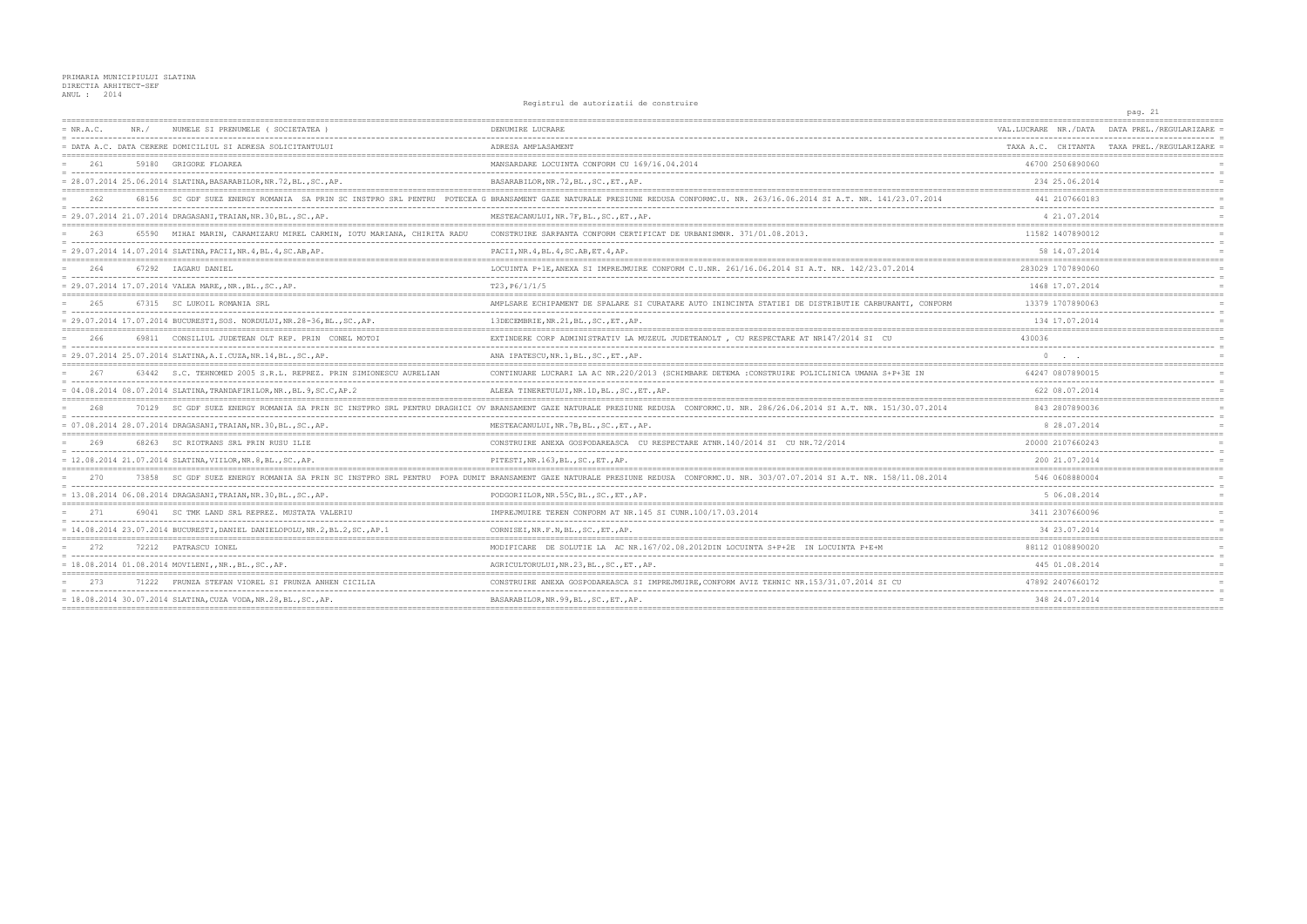## PRIMARIA MUNICIPIULUI SLATINA<br>DIRECTIA ARHITECT-SEF<br>ANUL : 2014

Registrul de autorizatii de construire

|             |                                                                                 |                                                                                                    |                      | pag. 22                                    |
|-------------|---------------------------------------------------------------------------------|----------------------------------------------------------------------------------------------------|----------------------|--------------------------------------------|
| $= NR.A.C.$ | NUMELE SI PRENUMELE ( SOCIETATEA )<br>NR. /                                     | DENUMIRE LUCRARE                                                                                   | VAL.LUCRARE NR./DATA | DATA PREL./REGULARIZARE                    |
|             | = DATA A.C. DATA CERERE DOMICILIUL SI ADRESA SOLICITANTULUI                     | ADRESA AMPLASAMENT                                                                                 |                      | TAXA A.C. CHITANTA TAXA PREL./REGULARIZARE |
| 2.74        | 71503 MARCU VIOREL                                                              | IMPREJMUIRE TEREN CONFORM AT NR. 152 SI CUNR. 232/31.07.2014                                       | 5172 3007890049      |                                            |
|             | $= 18.08.2014 30.07.2014 SLATINA, PANSELELOR, NR.11, BL., SC., AP.$             | PANSELELOR, NR.11, BL., SC., ET., AP.                                                              | 29 30.07.2014        |                                            |
| 275         | 70126 SC DIONISOS SRL REP. PRIN CIRJAN EUGEN                                    | AMPLASARE TERASA CU CARACTER - PROVIZORIU CURESPECTARE AT NR.149/2014 SI CU NR.279/2014            | 3000 2807890077      |                                            |
|             | = 18.08.2014 28.07.2014 SLATINA, AL. LALELELOR, NR. 4, BL. FB5, SC. E, AP. 18   | ECATERINA TEODOROIU, NR.18B, BL., SC., ET., AP.                                                    | 225 28.07.2014       |                                            |
| 276         | 74345 PAUN ECATERINA, CIOBANU D-TRU SI MINCA GHERGHINA                          | CONSTRUIRE SARPANTA, CONFORM CU NR.590/08.11.2013                                                  | 12318 1208880106     |                                            |
|             | $= 19.08.2014 07.08.2014 SLATINA, DOROBANTI, NR.8, BL.8, SC.A, AP.$             | DOROBANTI, NR. 8, BL. 8, SC. A, ET., AP.                                                           | 62 12 08 2014        |                                            |
| 277         | 71741 PELCEA ALEXANDRU FLORIN SI PELCEA EUGENIA ROSINA                          | CONSTRUIRE LOCUINTA S+P+1 SI IMPREJMUIRE, CONFORMAT NR.157/07.08.2014 SI CU NR. 250/10.06.2014     | 273108 3107890015    |                                            |
|             | = 19.08.2014 31.07.2014 SLATINA, B-DUL AI CUZA, NR., BL.CAM3, SC.B, AP.14       | ALICE BOTEZ, NR.23-25, BL., SC., ET., AP.                                                          | 1431 31.07.2014      |                                            |
| 278         | 69067 IORDACHE DANIEL                                                           | CONSTRUIRE LOCUINTA P+M, CU RESPECTARE ATNR.146/2014 SI CU NR.301/2014                             | 131100 2307660117    |                                            |
|             | = 21.08.2014 23.07.2014 SLATINA, A.I.CUZA, NR.11, BL.CAM3, SC.A, AP.46          | MANASTIRII, NR. 33C, BL., SC., ET., AP.                                                            | 656 23.07.2014       |                                            |
| 2.79        | 73093 S.C. BARONS EFECT S.R.L. REPREZ. PRIN GRAURE MIHAI CLAUDIU                | CONSTRUIRE HALE SI IMPREJMUIRE CONF. C.U.NR.164/2014 SI A.T. NR.159/2014, CU RESPECTAREA           | 982000 0508330112    |                                            |
|             | = 21.08.2014 05.08.2014 SLATINA, PRIMAVERII, NR. 9, BL. PM1, SC. D, AP.7        | ECATERINA TEODOROIU, NR. 38B, BL., SC., ET., AP.                                                   | 9820 05.08.2014      |                                            |
|             | 77780 S.C. ACA S.R.L. REPREZ.PRIN POPESCU CRISTIAN                              | EXTINDERE SI ETAJARE SPATIU COMERCIAL CONF. C.U.NR.307/2014 SI A.T. NR.164/2014, CU RESPECTAREA    | 163350 2008890032    |                                            |
|             | = 22.08.2014 20.08.2014 SLATINA, PRIMAVERII, NR., BL.CAM5, SC., AP.             | CIREASOV, NR. 38, BL., SC., ET., AP.                                                               | 1634 20.08.2014      |                                            |
| 281         | 70780 SC ROMPETROL DOWN STREAM SRL REPREZ. JOITA CONSTANTIN SANDU               | MODIFICARE SEMNALISTICA IN STATIE DE DISTRIBUTIECARBURANTI - ROMPETROL, CONFORM CU NR.             | 160000<br>OP3448     |                                            |
|             | = 22.08.2014 29.07.2014 BUCURESTI, P-TA PRESEI LIBERE, NR.3-5, BL., SC., AP.    | PITESTI, NR.110, BL., SC., ET., AP.                                                                | 1600 01.08.2014      |                                            |
| 282         | 76466 CRISTEA DAN                                                               | REFACERE INVELITOARE SI IMPREJMUIRE CONFORM CUNR.160/16.04.2014 (CU RESPECTAREA PREVEDERILOR       | 4700 1408890026      |                                            |
|             | = 26.08.2014 14.08.2014 SLATINA, PITESTI, NR.137, BL., SC., AP.                 | PITESTI, NR.137, BL., SC., ET., AP.                                                                | 41 14.08.2014        |                                            |
| 283         | 73967<br>EPURAN FLORIAN SI EPURAN VERONICA                                      | CONSTRUIRE LOCUINTA P+M, GARAJ SI IMPREJMUIRE CONF.C.U. NR. 192/2014 SI A.T. NR. 160/2014          | 289675 2805890086    |                                            |
|             | = 26.08.2014 06.08.2014 SLATINA, ECATERINA TEODOROIU, NR.22, BL.22, SC.B, AP.16 | PROF. THEODOR BURCA, NR.10A, BL., SC., ET., AP.                                                    | 1488 28.05.2014      |                                            |
| 284         | 73177 PAUN NARCIS FLORINEL                                                      | CONSTRUIRE LOCUINTA P+M CONFORM CU 49/17.02.2014SI A.T. NR 156/07.08.2014 CU RESPECTARE SERVITUTE  | 111500 0508110078    |                                            |
|             | = 27.08.2014 05.08.2014 SLATINA, DEALUL VIILOR, NR.60B, BL., SC., AP.           | DEALUL VIILOR, NR. 60B, BL., SC., ET., AP.                                                         | 558 05.08.2014       |                                            |
| 285         | 77467 SC PRODAL P 2003 SRL REPREZENTANT PRAVAT ION                              | ALIMENTARE CU ENERGIE ELECTRICA HALE INDUSTRIALE, CONFORM AVIZ TEHNIC NR. 165/21.08.2014 SI        | 62394 1908890054     |                                            |
|             | = 27.08.2014 19.08.2014 SLATINA, CAZARMII, NR. 31, BL. 9, SC. A, AP. 13         | GRIGORE ALEXANDRESCU, NR.17C, BL., SC., ET., AP.                                                   | 624 19.08.2014       |                                            |
| 286         | 51531 FULGA CORNEL ADRIAN SI FULGA LICA                                         | LOCUINTA SP+P+M SI IMPREJMUIRE TEREN CONF. C.U.NR.613/2013 SI A.T. NR.121/2014, CU RESPECTARE AVIZ | 149343 0306890159    |                                            |
|             | = 27.08.2014 03.06.2014 SLATINA, A.I. CUZA, NR.15, BL.V1, SC.A, AP.14           | ALICE BOTEZ, NR. 32B, BL., SC., ET., AP.                                                           | 799 03.06.2014       |                                            |
|             |                                                                                 |                                                                                                    |                      |                                            |

 $\overline{\phantom{0}}$